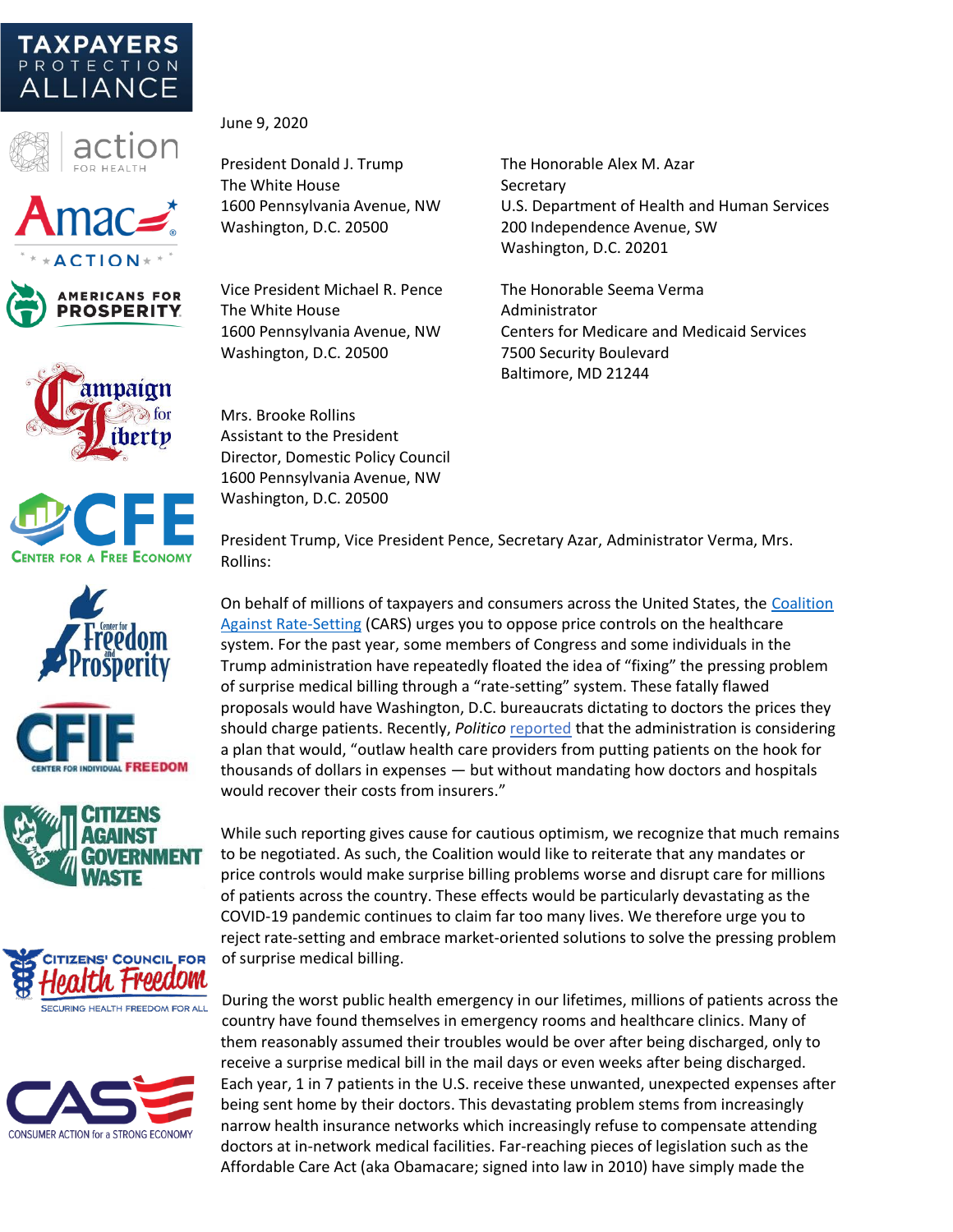













problem worse, and now, an estimated three-quarters of Obamacare plans feature narrow insurance networks.

Yet, despite federal interventions and regulations making the problem worse, some government officials want to double-down on bureaucratic control over the healthcare system. Members of Congress such as Sen. Lamar Alexander (R-Tenn.) and Rep. Frank Pallone (D-N.J.) have proposed rate-setting for doctors and repeatedly tried to insert this "fix" in Coronavirus-related relief legislation. Officials in the Trump administration have worked hard to get a thorough understanding of this issue and deliberate on their own plan to end unwanted medical expenses. But rate-setting would only make the problem worse, and lead to the widespread consolidation of hospitals, clinics, and doctor's offices across the country. California has already tried this failed approach, implementing healthcare price controls in 2017. According to a 2019 *American Journal of Managed Care* study examining the law, rate-setting has led to healthcare facilities closing their doors and merging with other, larger practices. Doctors are even contemplating leaving California altogether.

On January 22, 14 advocacy groups and think-tanks formed CARS to warn lawmakers and the Trump administration about the myriad unintended consequences of rate-setting. CARS is now 34 groups strong, and its work has been cited extensively by national and state media. On April 28, CARS released a [letter](https://www.protectingtaxpayers.org/wp-content/uploads/Economist-Letter.pdf) signed by more than 160 economists urging officials to reject healthcare price-controls.

CARS urges you to take these scholars' arguments into account, and remain vigilant against federal overreach in the healthcare system. Millions of doctors are on the frontlines of the COVID-19 pandemic treating patients, and now would be the worst possible time to impose onerous price controls on them. Thank you for your time and consideration of this pressing issue.

Sincerely,









Tim Andrews Executive Director Taxpayers Protection Alliance

Christopher Sheeron President Action For Health

Bob Carlstrom President AMAC Action

Brent Wm. Gardner Chief Government Affairs Officer Americans for Prosperity

Norman Singleton President Campaign 4 Liberty Mario H. Lopez President Hispanic Leadership Fund

Andrew Langer President Institute For Liberty

Harry C. Alford Co-Founder, President/CEO National Black Chamber of Commerce

Pete Sepp President National Taxpayers Union

Robert Fellner Vice President & Policy Director Nevada Policy Research Institute